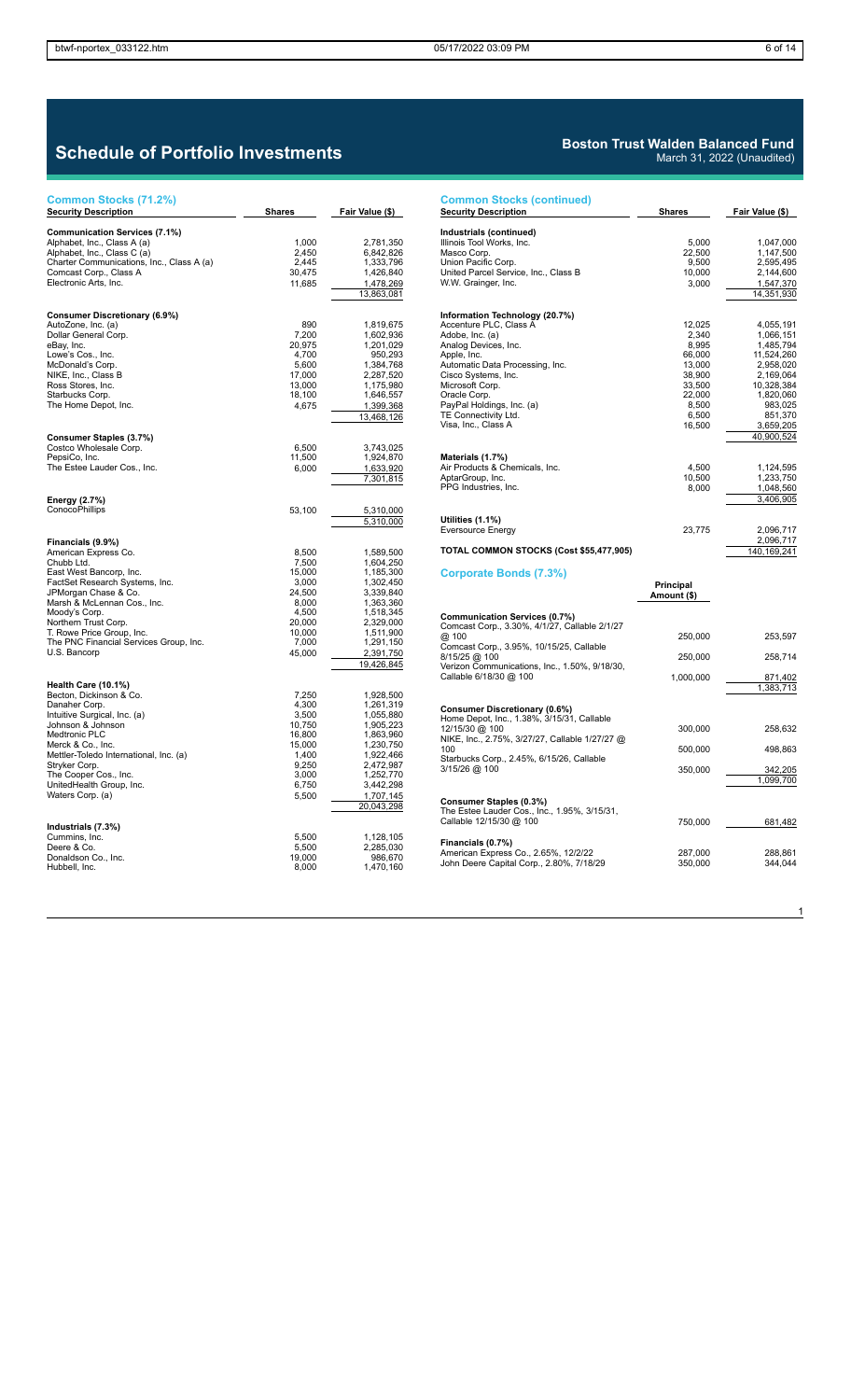# **Schedule of Portfolio Investments**

### **Corporate Bonds (continued)**

2

| <b>Corporate Bonds (continued)</b>                                                                                                                                                                                                                                                                                                                                                                                                                           |                          |                      |
|--------------------------------------------------------------------------------------------------------------------------------------------------------------------------------------------------------------------------------------------------------------------------------------------------------------------------------------------------------------------------------------------------------------------------------------------------------------|--------------------------|----------------------|
| <b>Security Description</b>                                                                                                                                                                                                                                                                                                                                                                                                                                  | Principal<br>Amount (\$) | Fair Value (\$)      |
| Financials, (continued)<br>John Deere Capital Corp., 2.95%, 4/1/22, MTN<br>JPMorgan Chase & Co., 2.95%, 10/1/26,<br>Callable 7/1/26 @ 100                                                                                                                                                                                                                                                                                                                    | 150,000                  | 150,000              |
|                                                                                                                                                                                                                                                                                                                                                                                                                                                              | 500,000                  | 497,357<br>1,280,262 |
| Health Care (1.3%)<br>Abbott Laboratories, 2.95%, 3/15/25, Callable                                                                                                                                                                                                                                                                                                                                                                                          |                          |                      |
| 12/15/24 @ 100<br>Healthcare Corp., 1.15%, 6/15/25, Callable                                                                                                                                                                                                                                                                                                                                                                                                 | 100,000                  | 100,832              |
| 5/15/25 @ 100<br>Kaiser Foundation Hospitals, 3.15%, 5/1/27,                                                                                                                                                                                                                                                                                                                                                                                                 | 100,000                  | 94,226               |
| Callable 2/1/27 @ 100<br>Pfizer, Inc., 1.70%, 5/28/30, Callable 2/28/30 @                                                                                                                                                                                                                                                                                                                                                                                    | 250,000                  | 250,125              |
| 100<br>Pfizer, Inc., 3.40%, 5/15/24                                                                                                                                                                                                                                                                                                                                                                                                                          | 500,000<br>100,000       | 453,905<br>102,112   |
| Stryker Corp., 3.50%, 3/15/26, Callable<br>12/15/25 @ 100<br>UnitedHealth Group, Inc., 2.88%, 8/15/29                                                                                                                                                                                                                                                                                                                                                        | 300.000<br>1,200,000     | 304.148<br>1,183,040 |
|                                                                                                                                                                                                                                                                                                                                                                                                                                                              |                          | 2,488,388            |
| Industrials (0.6%)<br>3M Co., 3.00%, 8/7/25, MTN<br>Emerson Electric Co., 2.63%, 2/15/23, Callable                                                                                                                                                                                                                                                                                                                                                           | 250,000                  | 251,487              |
| 11/15/22 @ 100                                                                                                                                                                                                                                                                                                                                                                                                                                               | 200,000                  | 201,936              |
| Hubbell, Inc., 2.30%, 3/15/31, Callable 12/15/30<br>@ 100<br>Hubbell, Inc., 3.35%, 3/1/26, Callable 12/1/25                                                                                                                                                                                                                                                                                                                                                  | 200,000                  | 182,184              |
| @ 100<br>Hubbell, Inc., 3.50%, 2/15/28, Callable 11/15/27                                                                                                                                                                                                                                                                                                                                                                                                    | 145,000                  | 145,922              |
| @ 100                                                                                                                                                                                                                                                                                                                                                                                                                                                        | 150,000                  | 150,466              |
| United Parcel Service, Inc., 2.40%, 11/15/26,<br>Callable 8/15/26 @ 100                                                                                                                                                                                                                                                                                                                                                                                      | 200,000                  | 195,808<br>1,127,803 |
| Information Technology (1.8%)                                                                                                                                                                                                                                                                                                                                                                                                                                |                          |                      |
| Apple, Inc., 2.20%, 9/11/29, Callable 6/11/29 @<br>100<br>Apple, Inc., 2.85%, 2/23/23, Callable 12/23/22                                                                                                                                                                                                                                                                                                                                                     | 350,000                  | 334,050              |
| @ 100                                                                                                                                                                                                                                                                                                                                                                                                                                                        | 150,000                  | 151,311              |
| Apple, Inc., 3.00%, 6/20/27, Callable 3/20/27 @<br>100<br>Intel Corp., 3.90%, 3/25/30, Callable 12/25/29<br>@ 100<br>Intuit, Inc., 0.65%, 7/15/23<br>Mastercard, Inc., 2.95%, 11/21/26, Callable<br>8/21/26 @ 100<br>Mastercard, Inc., 3.30%, 3/26/27, Callable<br>1/26/27 @ 100<br>Oracle Corp., 2.50%, 4/1/25, Callable 3/1/25 @<br>100<br>Oracle Corp., 3.40%, 7/8/24, Callable 4/8/24 @<br>100<br>Visa, Inc., 3.15%, 12/14/25, Callable 9/14/25 @<br>100 | 200,000                  | 202,848              |
|                                                                                                                                                                                                                                                                                                                                                                                                                                                              | 1,000,000<br>1,000,000   | 1,053,681<br>979,182 |
|                                                                                                                                                                                                                                                                                                                                                                                                                                                              | 100,000                  | 100,911              |
|                                                                                                                                                                                                                                                                                                                                                                                                                                                              | 150,000                  | 153,276              |
|                                                                                                                                                                                                                                                                                                                                                                                                                                                              | 200,000                  | 195,744              |
|                                                                                                                                                                                                                                                                                                                                                                                                                                                              | 300,000                  | 302,569              |
|                                                                                                                                                                                                                                                                                                                                                                                                                                                              | 275,000                  | 278,908<br>3,752,480 |
| Materials (0.7%)<br>Air Products And Chemicals, Inc., 2.05%,<br>5/15/30, Callable 2/15/30 @ 100                                                                                                                                                                                                                                                                                                                                                              | 1,425,000                | 1,315,472            |

## **Boston Trust Walden Balanced Fund**

March 31, 2022 (Unaudited)

| <b>Corporate Bonds (continued)</b>                                                                                                                                        |                                                              |                                                              |
|---------------------------------------------------------------------------------------------------------------------------------------------------------------------------|--------------------------------------------------------------|--------------------------------------------------------------|
| <b>Security Description</b>                                                                                                                                               | Principal<br>Amount (\$)                                     | Fair Value (\$)                                              |
| Utilities (0.6%)<br>Consolidated Edison Co. of New York, Inc.,<br>3.35%, 4/1/30, Callable 1/1/30 @ 100<br>Midamerican Energy Co., 3.10%, 5/1/27,<br>Callable 2/1/27 @ 100 | 1,000,000<br>200,000                                         | 998,096<br>200,447                                           |
| <b>TOTAL CORPORATE BONDS (Cost</b>                                                                                                                                        |                                                              | 1,198,543                                                    |
| \$15,043,142)                                                                                                                                                             |                                                              | 14,327,843                                                   |
| <b>Municipal Bonds (0.5%)</b>                                                                                                                                             |                                                              |                                                              |
| Georgia (0.2%)<br>State of Georgia, GO, Series B, 1.40%, 8/1/33,<br>Callable 8/1/30 @ 100                                                                                 | 350,000                                                      | 294,883                                                      |
| Hawaii (0.2%)<br>State of Hawaii, GO, Series FZ, 1.87%, 8/1/33,<br>Callable 8/1/30 @ 100                                                                                  | 500,000                                                      | 436,765                                                      |
| <b>New York (0.1%)</b><br>New York State Environmental Facilities Corp.<br>Revenue, 1.89%, 7/15/22<br><b>TOTAL MUNICIPAL BONDS (Cost</b>                                  | 190,000                                                      | 190,635                                                      |
| \$1,048,262)                                                                                                                                                              |                                                              | 922,283                                                      |
| U.S. Government & U.S. Government Agency Obligations (19.4%)                                                                                                              |                                                              |                                                              |
| Federal Farm Credit Bank (0.5%)                                                                                                                                           |                                                              |                                                              |
| 2.75%, 7/16/27<br>2.85%, 3/2/28                                                                                                                                           | 250,000<br>750,000                                           | 253,008<br>762,048                                           |
|                                                                                                                                                                           |                                                              | 1,015,056                                                    |
| Federal Home Loan Bank (1.0%)<br>2.88%, 9/13/24<br>5.50%, 7/15/36                                                                                                         | 1,000,000<br>700,000                                         | 1,010,769<br>912,271<br>1,923,040                            |
| Federal National Mortgage Association (2.8%)                                                                                                                              |                                                              |                                                              |
| 1.88%, 9/24/26<br>2.13%, 4/24/26<br>2.63%, 9/6/24                                                                                                                         | 1,000,000<br>1,250,000<br>3,250,000                          | 975,267<br>1,233,686<br>3,271,767<br>5,480,720               |
| Government National Mortgage Association (0.0%) (b)                                                                                                                       |                                                              |                                                              |
| 4.00%, 9/15/40<br>4.00%, 9/15/41                                                                                                                                          | 10,865<br>35,220                                             | 11,339<br>36,644<br>47,983                                   |
| Housing & Urban Development (0.2%)                                                                                                                                        |                                                              |                                                              |
| 2.70%, 8/1/22                                                                                                                                                             | 362,000                                                      | 364,457                                                      |
| U.S. Treasury Inflation Index Note (2.1%)<br>0.13%, 1/15/31<br>0.25%, 7/15/29<br>0.75%, 7/15/28                                                                           | 2,186,453<br>1,098,820<br>559,870                            | 2,330,381<br>1,176,769<br>614,203<br>4,121,353               |
| U.S. Treasury Note (12.8%)<br>0.63%, 8/15/30<br>0.88%, 11/15/30<br>1.13%, 2/15/31<br>1.63%, 8/15/29<br>2.50%, 2/28/26                                                     | 1,400,000<br>1,750,000<br>12,950,000<br>6,000,000<br>900,000 | 1,217,480<br>1,551,416<br>11,702,299<br>5,697,305<br>899,965 |